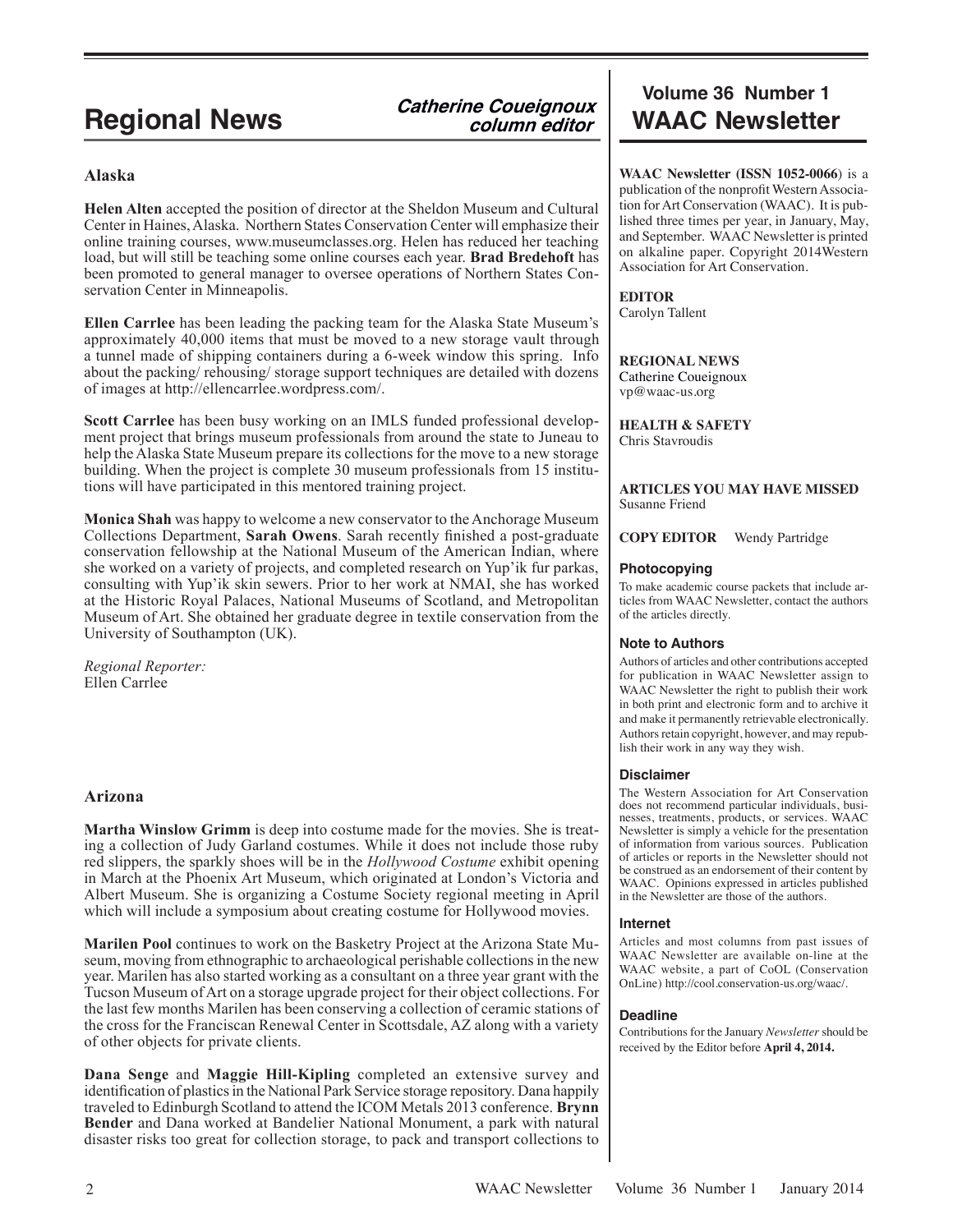# **Western Association for Art Conservation** | Regional News, continued

**The Western Association for Art Conservation** (formerly, the Western Association of Art Conservators), also known as **WAAC**, was founded in 1974 to bring together conservators practicing in the western United States to exchange ideas, information, and regional news, and to discuss national and international matters of common interest.

#### **PRESIDENT**

 Katherine Holbrow Asian Art Museum

#### **VICE PRESIDENT**

Catherine Coueignoux

## **SECRETARY**

General Information New Memberships Publication Orders Denise Migdail secretary@waac-us.org

#### **TREASURER**

Payments Chris Stavroudis

#### **MEMBERSHIP SECRETARY**

Change of Address Chris Stavroudis membership@waac-us.org

## **MEMBERS AT LARGE**

 Sue Ann Chui Susanne Friend Elizabeth Homberger Yadin Larochette

#### **WEB EDITOR** Walter Henry

# **PUBLICATIONS FULFILLMENTS** Donna Williams

Individual Membership in WAAC costs \$40 per year (\$45 Canada, \$50 overseas) and entitles the member to receive the WAAC Newsletter and the annual Membership Directory, attend the Annual Meeting, vote in elections, and stand for office. Institutional Membership costs \$45 per year (\$50 Canada, \$55 overseas) and entitles the institution to receive the WAAC Newsletter and Membership Directory. For membership or subscription, contact: Denise Migdail secretary@waac-us.org

Tucson as well as prepare evacuation transport boxes for items on exhibit. Dana, Maggie, and **Audrey Harrison** skillfully rehoused over one-thousand historic textile items, which actually created much needed empty shelves for incoming collections. **Bailey Kinskey** treated ceramics, and **Paige Hoskins** treated basketry in the lab.

**Nancy Odegaard**, **Jae Anderson**, **Werner Zimmt**, **Martina Dawley,** and **Joy Farley** successfully removed arsenic from three Navajo textiles. Nancy and a team from the University of Arizona recently completed a project in cultural conservation with faculty from the University of Kabul in Afghanistan. Nancy will be teaching two courses in the Care and Management of Archaeological Repository Collections in Erbil, Iraq. **Christina Bisculca** received a grant to use Vis-NIR spectroscopy as part of a technical the study of Hohokam pallets.

**Brunella Santarelli** continues to research the use of lead in early Basketmaker pottery designs. **Elyse Canosa** continues to research reversible epoxies. **Crista Pack** is working on the basketry collections doing surveys, treatments, and designing storage solutions. **Gina Watkinson** completed her master's degree in American Indian Studies (basketry topic) with a graduate Certificate in Heritage Conservation from the Drachman Institute. **Madeleine Nieman** is working on a wide variety of objects including the difficult treatment of a folded and fused oilcloth with a painting on the back. **Katie Belton** is working on a large ceramic vessel that was completely covered in aged masking tape. Many lab members, students, and volunteers continue to work on the new visible vault for the basketry collections.

**Teresa Moreno** has been working closely with ASM's Curator of Photographic Collections researching the needs of the museum's more than 525,000 photographic prints, negatives, and transparencies to make much needed improvements to the collections' storage environment. She continues to work preparing objects for exhibition and loan. Most recently she has done condition assessments on select photogravures by Edward Curtis which are being displayed in a three-part installation at ASM in a new exhibit titled *Curtis Reframed*.

Teresa is also advising on the development of new permanent and temporary exhibits to highlight ASM's collections both at ASM and in other locations on the campus. One such exhibit is being developed for installation in the UA historic 'Old Main' building. Constructed in 1891 as the first UA building, it is undergoing historic preservation and will soon house the administrative offices of the UA President. Teresa is working with and advising colleagues from ASM, the UA Center for Creative Photography, the UA Flandrau Science Center, and the UA Libraries Special Collections on the environmental, lighting, and security needs for exhibiting collections in a historic building.

Last fall Teresa guest lectured in a UA class that focused on critical issues for museums in the  $21<sup>st</sup>$  century and assisted UA graduate students with the analysis of objects which they selected for their own student curated exhibit case. Teresa continues to serve on the UA Faculty Senate and last fall began serving a two-year term on the UA Faculty Senate Executive Committee. Additionally, she continues her research on ASM's silver jewelry collection.

*Regional Reporter:* Brynn Bender

# **A Correction**

In the process of cutting and pasting together the parts of the remembrances of Victoria Blyth Hill in the last issue, I inadvetantly put the wrong name on the first segment. It was actually by Nancy Thomas from LACMA. My apologies.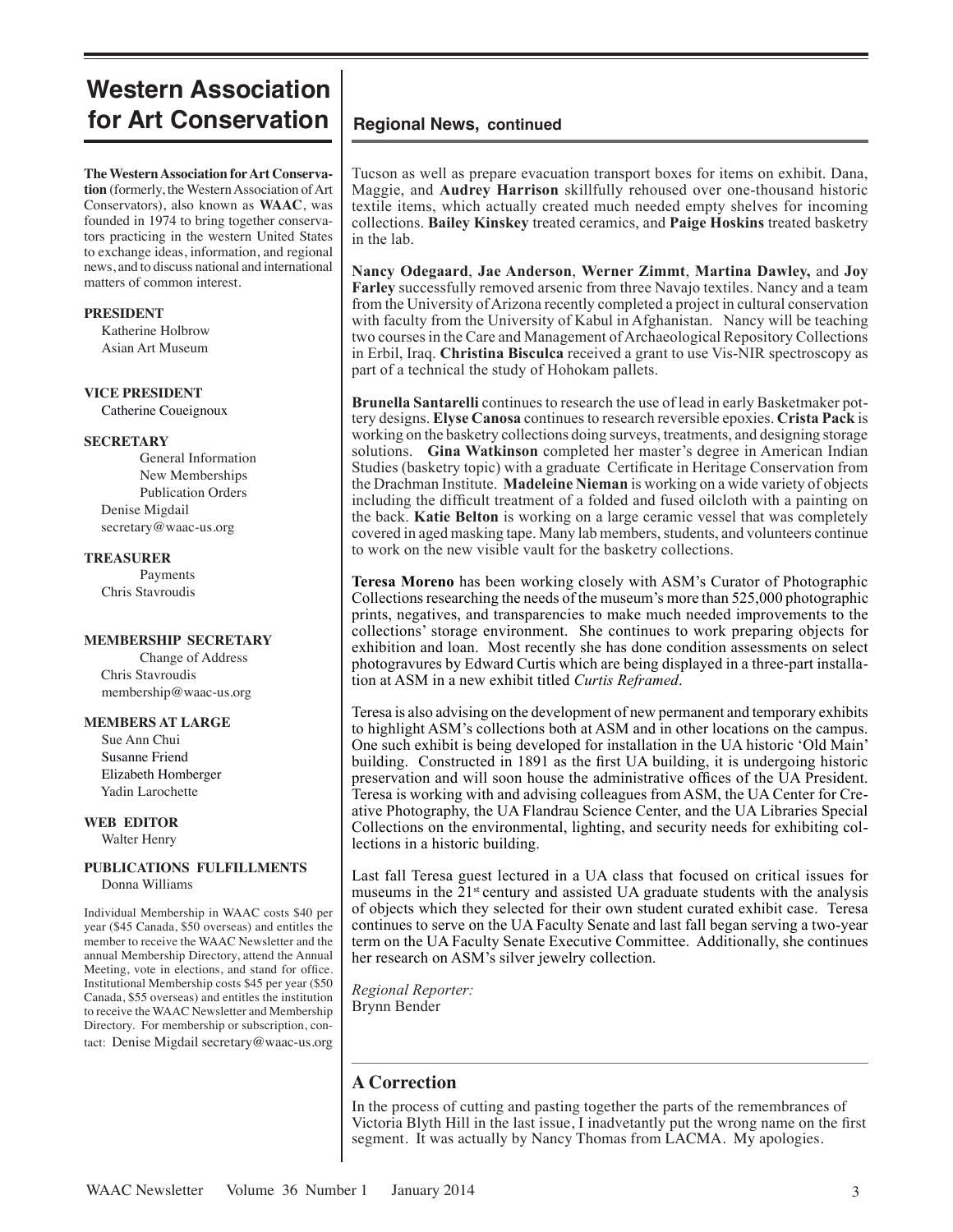# **Hawaii**

**Kent Severson** completed work on the openwork marble screens (or *jali*) that make up the pavilion on the roof of Doris Duke's bedroom at Shangri La in early August. With that, attention has turned to preparation of the rooms below, Doris Duke's bedroom, dressing, and bath rooms, known as the Mughal Suite, for presentation to the public in fall of 2014. Richly decorated with inlaid marble and *jali*screens, these spaces have never before been opened to the public. The design phase is nearly complete, including plans for new vitrines to highlight Doris Duke's collection of Mughal jewelry, enamels, and gem encrusted jade vessels, new LED lighting, and a selection of furniture and other collection items dating from the late 1930s. Electrical upgrades are wrapping up, as are the difficult repairs to the elaborate bronze frames around the sliding screen, glass, and marble pocket doors and windows.

Pre-program conservation intern **Liane Na'auao** was accepted to the Buffalo training program and left Shangri La in September; she is sorely missed. Kent is now assisted in treating objects for the exhibition by pre-program conservation interns **Kat Harada** and **Kayleen Roberts**, and by local conservation technician **Gilbert Martinez**, a recent addition to the Shangri La team. We have had site visits from some of our regular consultants, such as **Molly Lambert** and **Ann Svenson**, as well as a new visitor from L.A., **John Fidler**. We are grateful for their help in sorting out the difficulties of conservation in the challenging shoreline environment of Shangri La.

In Asia, **Dawne Steele Pullman** has finished extensive inpainting on a Lin Fengmian that was heavily damaged by a previous cleaning, addressed environmental damages on an Edward Seago painting, as well as stabilized a Sanyu. Back in the islands she has been working on paintings by Joan Mitchell, Vu Cao Dam, and Diane Hansen Young. She was also in the UK surveying a private collection of contemporary art.

**Thor Minnick** recently completed an extensive nine month treatment of a *koa* and *kou* wood desk made in the 1860s by Honolulu cabinet maker

Major T. Donnell for the Secretary of the Legislative Assembly of the Monarchy Period. He is presently working on an Italian rosewood, ivory, and ebony table from the 19th C. for Shangri La. He continues to find himself inundated by Hawaiian *umeke* (calabash) in need of help.

**Rie** and **Larry Pace** attended the AIC meeting in Indianapolis. In the fall they had a pre-program intern, **Josie Maldonado**, working for them. Prior to coming to Hawaii Josie had been an intern with **Beverly Perkins** at the Buffalo Bill Historical Center.

*Regional Reporter:* D. Thor Minnick

# **Los Angeles**

Decorative Arts and Sculpture Conservation at the J. Paul Getty Museum welcomes graduate intern **Briana Feston**. A 2011 graduate of the Conservation Center of the Institute of Fine Arts, NYU, Briana comes to the museum most recently from the Musée de Sèvres where she coordinated the conservation of scores of porcelains damaged during WWII. At the Getty, Briana is working on a range of projects with an emphasis on the treatment of outdoor bronzes. Also new to the department is conservation assistant **Rainen Knecht** who is on temporary contract to assist in the maintenance and treatment of outdoor sculpture.

**Julie Wolfe** is working on the use of carbon dioxide blasting for removal of outdoor bronze coatings for the museum's sculpture collection. The removal of 20-year-old Incralac and recoating of the bronzes will be a long-term project. Julie and her husband **Alan Phenix** of the Getty Conservation Institute will be visiting professors at the Conservation Center, IFA, NYU for the Spring quarter 2014. The subject of Alan's course will be solvents; Julie's course topic will be the conservation of public art.

**Jan Dorscheid**, the department's former intern, and **Arlen Heginbotham** completed a major treatment on an opulent Parisian *Régulateur,* decorated in Boulle marquetry and gilt bronze*,* ca. 1744 by Jean Pierre Latz. The clock was on loan from the Cleveland Museum of Art and was conserved at the Getty in exchange for exhibition in the museum's galleries. The treatment took approximately six months and used several newly developed techniques for the removal of old varnishes and corrosion.

**Tonny Beentjes**, Head of Metal Conservation at the University of Amsterdam, was recently a visiting scholar in the department. While at the Getty, Tonny conducted research into 19th-century French bronze casting technology, with a concentration on foundry practices at the time of Auguste Rodin.

This spring **David Bourgarit**, head of the Metal Group at the Centre de Recherche et de Restauration des Musées de France will be a Getty Conservation Institute visiting scholar, collaborating with Decorative Arts Conservation on a database of 16<sup>th</sup> to 18<sup>th</sup>-century French bronze alloys.

David**, Jane Bassett,** and **Francesca Bewer** are editors of the Archetype Publications volume *French Bronze Sculpture 16th – 18th Century: Materials and Techniques (Bronzes Français: Matériaux et Techniques de la Sculpture en bronze du XVIéme au XVIIIéme siècle)* that will be released this month. Three WAAC members: **Jane,** Arlen Heginbotham and **John Griswold** have authored papers in the volume.

**Jen Kim** started as associate conservator at the Autry National Center. This past summer as supervising archaeological lab conservator, she also went back to Sardis, Turkey. She has also attended the 9th North American Textile Conservation Conference in San Francisco. The Autry assistant conservator **Ozge Gencay-Ustun** went to Antioch Turkey to join the Tell Atchana excavation team as a conservator. She worked in the Antakya Archaeological Museum for the opening of the Tell Atchana exhibit in the new museum.

In March 2013 Ozge also helped **Allison Lewis** and **Vanessa Muros** for the fourth successful workshop entitled: "Flaking, fragile, and fragmentary: safe lifting and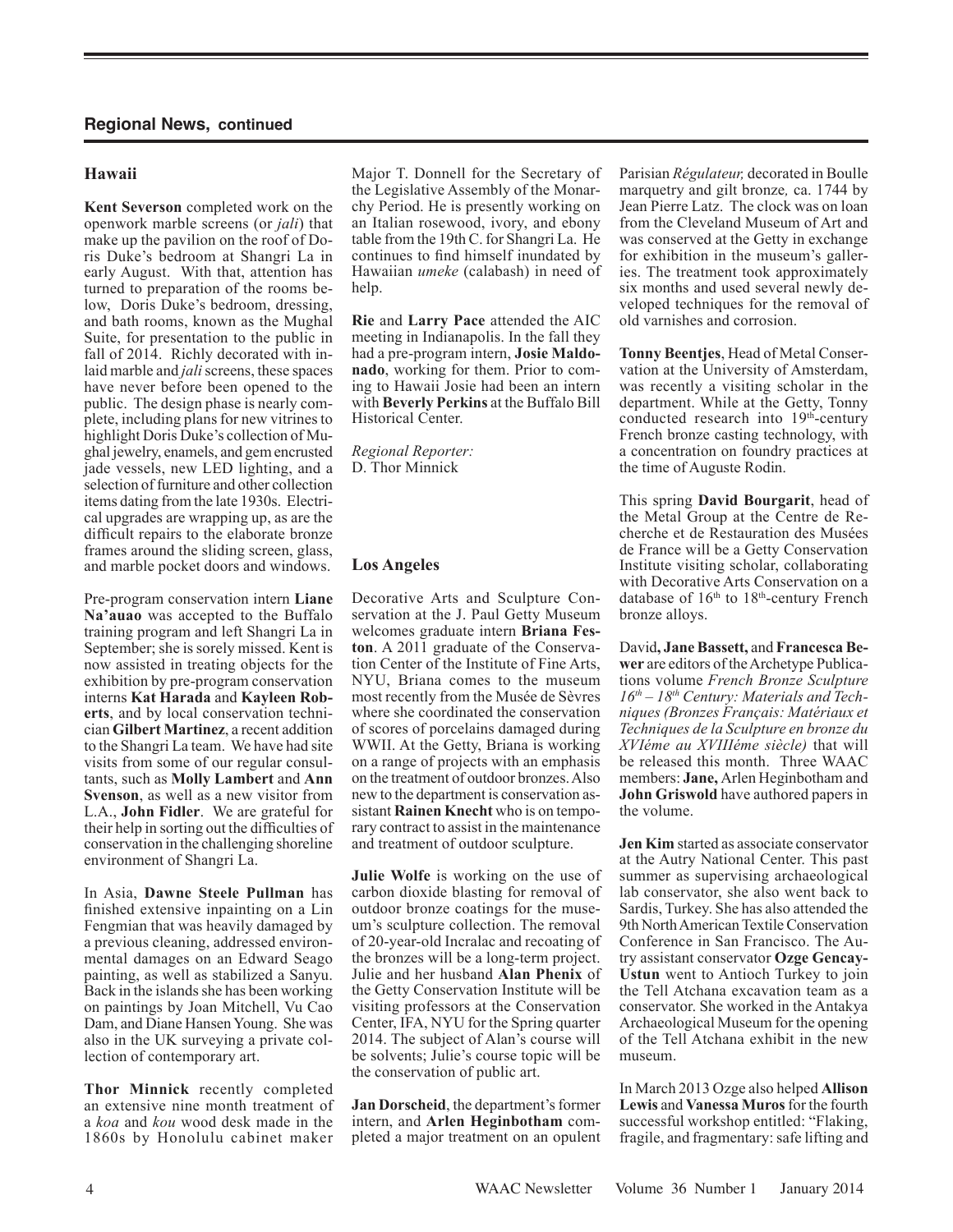storage of delicate objects in the field." They have been presenting the workshop at the annual meetings of the Society for California Archaeology since 2009. Previous three years **Molly Gleeson** and **Liz Werden** were also on board.

**SCS** finished two great projects to end a great 2013: the conservation/restoration of the historic plaster decorative facade on the exterior of the 1920s El Palacio Apartments in West Hollywood and the conservation of the Aztec Brewery interior, the first micro brewery in California, in El Cajon. The brewery was closed in the 1960s but the interior decor and bar was saved for the future. It is now being conserved and installed, after a few exhibitions in and around the San Diego area, in the Horton Plaza in San Diego. The SCS conservator, **Jill Hari,** just successfully finished conserving a damaged Yves Klein torso, with the help of research from expert Yves Klein scholars in Europe.

**Rosa Lowinger & Associates** was recently awarded public art conservation contracts with the San Diego Airport Authority, Arizona State University, and the cities of Kansas City, MO, and Olympia, Washington. Rosa is guest editing the vandalism-themed issue of *Change Over Time*, the University of Pennsylvania's theoretical journal on built heritage.

**LACMA** recently received a \$150,000 IMLS grant to inventory the photography collection, update cataloging data, assess the condition and housing of objects, develop a digital interface for internal and external uses, develop protocols for public access, and invite public engagement with programs about conservation and collections management. An important aspect of the grant is making visible to the public the behind-the-scenes activities in both conservation and collections management. A space in the Art of the Americas plaza level will be used for this purpose.

The grant will hire two full-time fellows specializing in photographs conservation and a consultant, **Gawain Weaver**, who will help to design the survey tool, and oversee process identification. **Asti Sherring** completed a master of materials conservation at Melbourne University

in 2012 with an emphasis in paper and photographs conservation. She has been working on contract at the Art Gallery of New South Wales in Australia. **Laura Moeller** comes to LACMA from Chicago where she was a photograph conservation technician at the Chicago History Museum. They will join the team as the IMLS Fellows.

LACMA will also have a new Mellon fellow, **Peter Konarzewski**, a student from the program for Preservation and Conservation of Works of Art on Paper, Archival and Library Materials at the State Academy of Art and Design in Stuttgart, Germany. He will be concentrating on identification, exhibition, and storage of the color photographs in the collection. He will also conduct an analytical survey of the light sensitivity of LACMA's digital prints.

In January **Antoinette Dwan** taught a two day workshop at the paper conservation lab at LACMA in stain reduction with ammonium citrate and sodum borohydride. The workshop was organized by **Janice Schopfer** and partially funded by **Peter Loughrey** of Los Angeles Modern Auctions.

Funded by a generous grant from the Ahmanson Foundation LACMA's Conservation Center has purchased VIDISCO digital X-radiography equipment and a pulsed 270 kV X-ray source. The whole system is battery operated and portable. **Allison Akbaroff** and **Frank Preusser** have begun to develop SOPs for a variety of object types and spaces. They have generated X-radiographs of paintings and a silver object. They have also used the equipment to X-ray elements of the Watts Towers to assist in the design of conservation measures. Once all procedures have been developed, the system will replace the current film based radiography units.

**Elma O'Donoghue** treated a Lorser Feitelson in LACMA's collection for the exhibition *4 Abstract Classicists* which opened last December.

**Carolyn Tallent** will be custodian of **Robin** (RH Conservation Engineering) **Hodgson's** low mass hot suction table for the next year. Anyone who would like a demonstration is welcome to get in touch. *Regional Reporter:* Virginia Rasmussen

# **New Mexico**

**Susan Barger** wanted to share the article "Idle Hands Do Good Work" by **Tom Sharpe** in the *New Mexican*. Here is a summary of the article: "Three National Park Service employees on furlough due to the federal government's partial shutdown found something to do with their free time: slapping mud plaster on San Miguel Mission, a Santa Fe landmark known as the oldest church."

**Lauren Meyer**, a conservator with the cultural resource program at the Santa Fe office of the National Park Service, filled cracks on the south side of the adobe structure's second level. **George Protho**, an archaeologist, and **Rachel Adler**, a conservator with Bandelier National Monument, added new layers of plaster to the parapets. San Miguel Mission was first constructed in 1610, destroyed in 1640, rebuilt in 1645, destroyed again in the Pueblo Revolt in 1680, and rebuilt again in 1710. Today it is one of Santa Fe's most popular tourist attractions.

With the help from a grant from the *Save America's Treasures* organization, Cornerstones began a three-year rehabilitation project in 2010. **Jake Barrow**, program director at Cornerstone's Community Partnerships worked alongside with chief plasterer **Don Sean**, regular volunteer **Candy McKinley**, as well as Meyer, Protho and Adler. Cornerstones also has projects underway on La Sala (Galisteo) and the trading post at Santo Domingo Pueblo (Kewa Pueblo).

**Silvia Marinas-Feliner,** in cooperation with **Stephanie Taylor** of the NMSU Art Gallery, recently created a new exhibition *Conserving Tradition: Caring for the NMSU Retablo Collection* at the University Art Gallery which celebrates two NMSU treasures: the university's renowned collection of 19th-century Mexican devotional paintings called "retablos" and the Museum Conservation Program for undergraduate students (the program also serves many graduate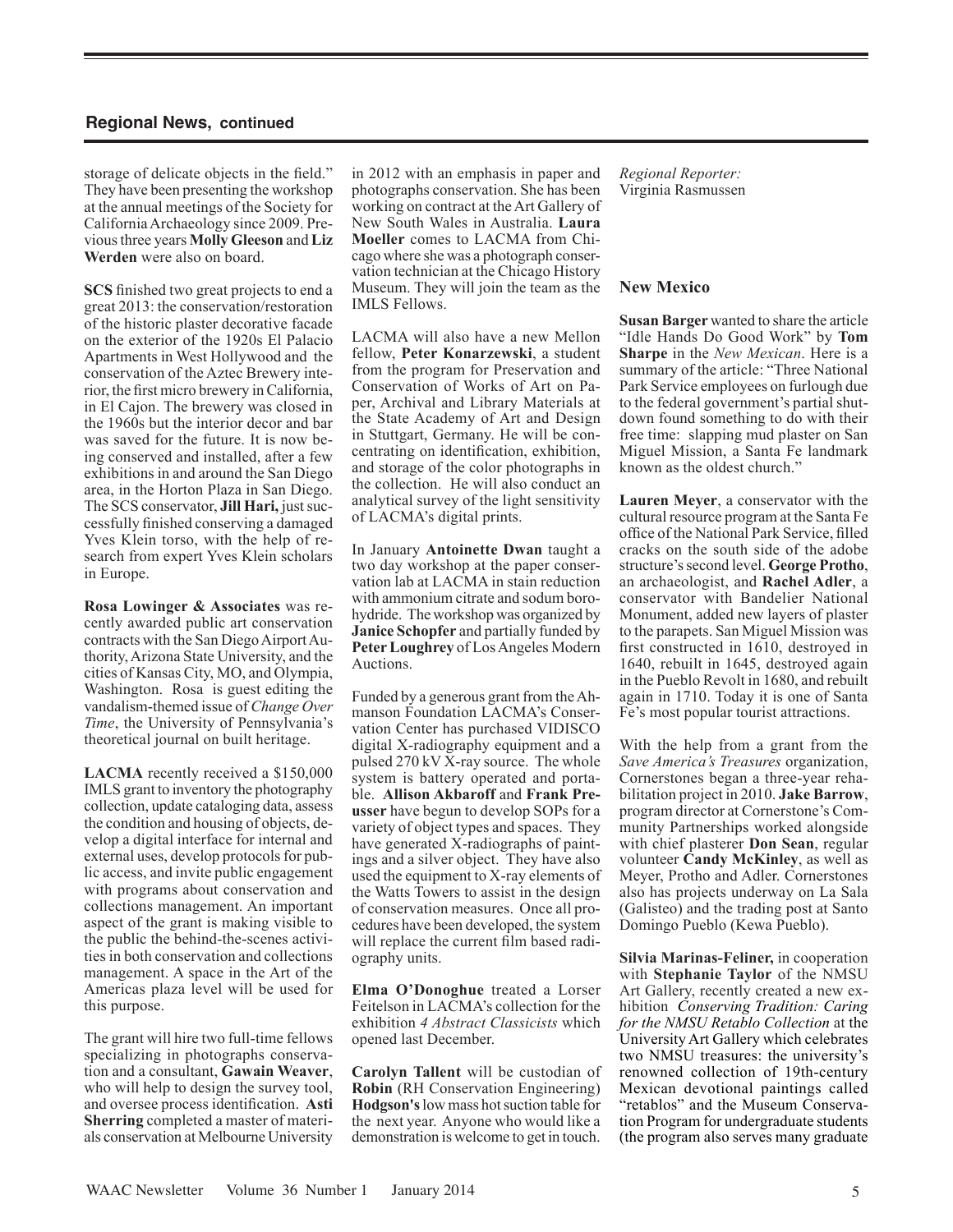students in programs such as anthropology and history). The exhibition showed both the retablos from the NMSU collection and the conservation work done by the students.

Also, this past year a group of ten students from the NMSU Museum Conservation Program participated in the annual restoration of the bronze sculpture *The Traders*. In addition to this, two of Silvia Marinas-Feliner's students, **Maria Marin** and **Whitney Jacobs**, restored a bronze sculpture by Glenn Goodacre titled *Tonita*, 1998. **Garry Carruthers**, the NMSU President, hired the Conservation Program Lab to restore it during the spring semester.

NMSU Museum Conservation Program student, **Lyndy Bush**, worked as an intern at the Smithsonian Institute, National Museum of Natural History (Botany Department). She was restoring their 1,000 herbarium specimens that are dried on paper that had been damaged after hurricane Sandy. She worked under **Catherine Hawks**, conservator for the National Museum of Natural History and **Lisa Palmer**. She was also awarded \$1,500 from the *Stockman Scholarship.*  **Cassandra Canada**, another Marinas-Feliner student, also got a summer internship at the Smithsonian Institution, National Air and Space Museum. She also attended the Annual Meeting and Museum Expo by the American Alliance of Museumsin Baltimore, at an invitation from the Smithsonian.

*Regional Reporter:* Silvia Marinas-Feliner

# **Rocky Mountain Region**

**Beverly Perkins,** chief conservator at the Center of the West in Cody, Wyoming has been promoted to Director of the Museum Services Division. Bev will be supervising the registration and collections staff and facilitating the use of the Center's collections.

The conservation lab of the Center of the West hosted three interns this past

autumn. **Grace Walters** carried out over 60 treatments and designed archival and accessible housing for  $15<sup>th</sup>$ -18<sup>th</sup>-century English and American manuscripts on vellum with wax seals. **Abby Brown** worked on many interesting projects including a 15th-century French tapestry. **Yacoub Soleman**, an Egyptian conservation student, spent the autumn working on the repair of many books.

**Judy Greenfield** has recently completed various treatments including: cleaning and repairing an inlaid marble tabletop belonging to History Colorado Center and disassembling and reassembling a Mayan bowl. In addition, **Stephanie Cashman**, a pre-program intern has been, under Bev's supervision, treating a large terra cotta sculpture and a miniature Chinese tableau of a court scene.

Hosted by the Denver Art Museum, **Gina Laurin** organized a two-day introductory workshop for learning to use the Bruker Tracer handheld XRF. **Bruce Kaiser** instructed museum staff, area conservators, and staff from the neighboring PaleoResearch Institute on use, application, and interpretation of this type of analysis.

**Allison McCloskey** and **Julie Benner** are working on a selection of quilts for an upcoming rotation in the textile art gallery. Stay tuned for upcoming blog posts on their efforts on the Denver Art Museum website.

**Courtney (Von Stein) Murray** has been diligently working on a range of objects with **Kate Moomaw** and Gina Laurin. Along with other museum staff, Courtney and Kate conducted an interview with Brazilian artist Ernesto Neto to inform the preservation of his interactive piece, *Walking in Venus Blue Cave*. Under the supervision of Gina, Courtney has been researching, analyzing, and treating two Ecuadoran polychrome wood figurines from the museum's New World collection.

**Sarah Melching** treated a range of graphic art output by Herbert Bayer now on view. In addition Sarah and **Caitlin Whaley** prepared a representation of graphic art posters from the American Institute for Graphic Arts (AIGA) collection for the politically-inspired exhibit, *Drawn to Action*.

*Regional Reporter:* Paulette Reading

# **Pacific Northwest**

**Jack Thompson** from Thompson Conservation Lab, conducted two CAP surveys: Oregon Maritime Museum in Portland and the Shasta Historical Society, in Redding, California. He visited the Glucksman Conservation Centre located in the Sir Duncan Rice Library at the University of Aberdeen, in Scotland, while on his way to a small village where his paternal ancestors farmed until 1883, when they emigrated to America. While there he donated a silver award won by his gr. grandfather in 1872 to the local museum. After 38 years in the business he has decided that it is time to begin winding things down. There are still a few projects to finish, but he's already begun donating items from his research library and long-term testing projects. The American Bookbinding Museum in San Francisco and the Cooperstown program in Buffalo, NY, have been recipients of large donations of materials. He hasn't yet gotten around to dealing with the 4,000+ volume research library and a collection of stuffed filing cabinets.

In July and August **J. Claire Dean** had the pleasure of working with UCLA Getty Program summer intern **Caitlin Mahony** at the Hibulb Cultural Center (HCC), and Caitlin's supervisor, **Ellen Pearlstein**, also joined them for a couple of weeks. Claire continues to develop conservation activities at the HCC and is especially busy coordinating a conference on the conservation of poles, posts, and canoes to be held at the HCC this coming July. Information and a call for papers will have been posted by the time this goes to press.

From **Alice Bear** Conservation of Works of Art on Paper: Intern **Josh Summer**  was of great assistance in the preparation for the WAAC Angles Project at the Black Historical Society of Kitsap County. **Alexandra Whedbee** and **Monica Cavagnaro** put in long hours of sewing for the completion of a 2 year Thangka restoration project. Archivist **James Ghormley** has recently joined the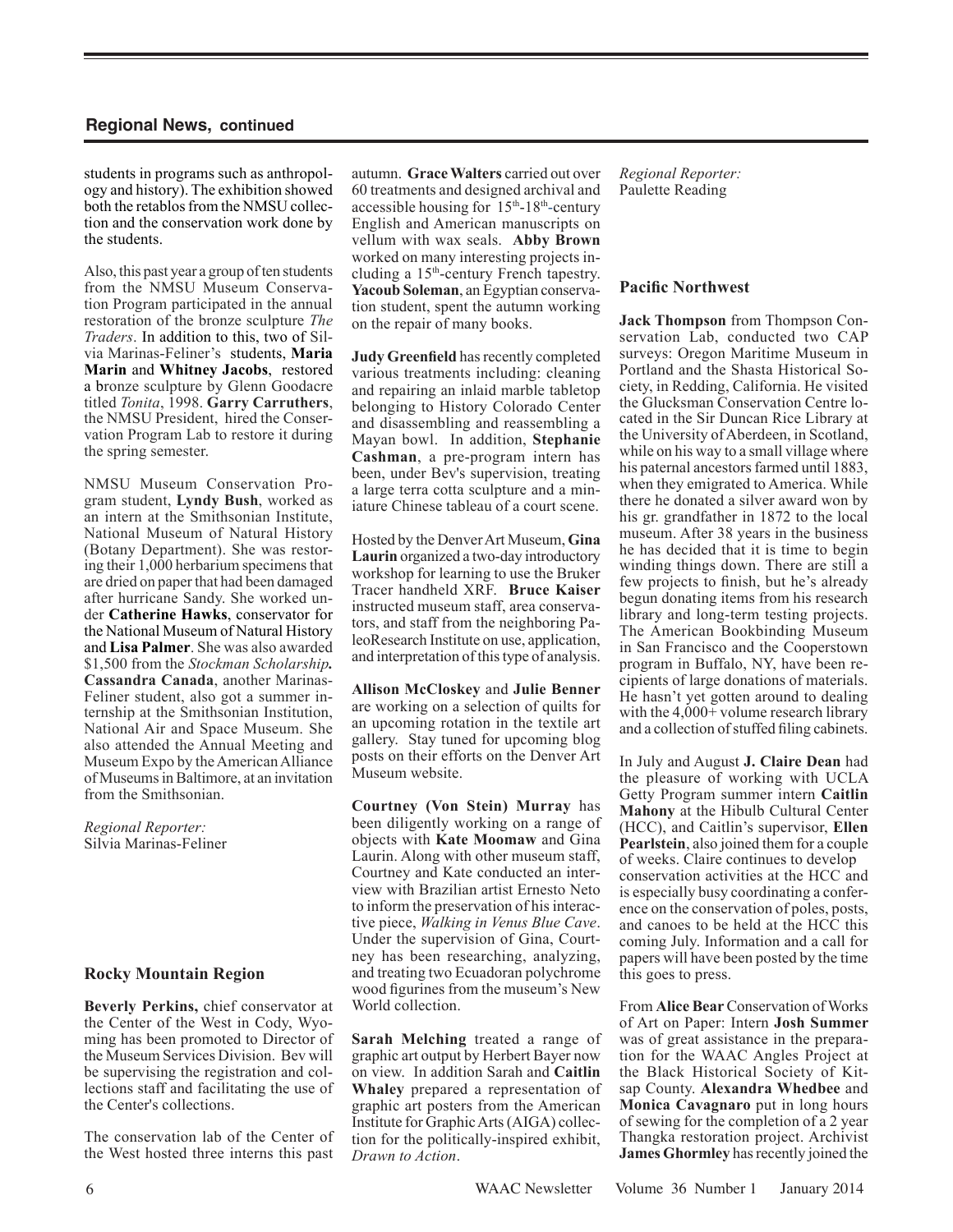staff to assist in processing the Washington Art Consortium survey the studio is completing for WAC's new Safeco Art Collection.

Things are still settling out after a major reorganization at the Royal BC Museum last year. The staff has been busy with new projects, programs, and priorities. **George Field** has been on the road with loans to Amsterdam, Montreal, and Vancouver. In Montreal he had the good fortune to oversee a maintenance run of the RBCM John Lennon's Rolls Royce at the Grand Prix track. George also travelled with an intern and **Jana Stefan** to Alert Bay, where they assisted after a devastating fire at the U'Mista Cultural Centre. It was a great learning experience in less than ideal conditions. We wish U'Mista the best as they continue with their collections salvage treatments.

The museum bid farewell to an amazing crop of interns this past summer. **Emily Turgeon-Brunet** joined the RBCM from Queen's University, spending most of her time in the Archives Lab. **Courtney Von Stein** joined the team from the Winterthur program, assisting in the Objects Lab. And the lab 'stole' **Salma Naili** from Collections Management to round out the team. Together they were a formidable force of enthusiasm and smiles, as well as a treasure trove of new ideas. Thanks for the great summer, ladies. During the fall **Stephanie Chipilski** joined RBCM from Fleming College. Stephanie is all over the museum, carrying out research and treatments, as well as blogging and travelling as a special guest of UNESCO.

**Lisa Bengston** wrapped up her public conservation project in the galleries, entertaining and educating visitors as she completed a complex and protracted treatment on an early 20th-c entury Chinese paper lantern. Fortunately the interns all helped out with the treatment and a plethora of volunteers took some of the pressure off by interpreting some of the work for the public. Based on survey results and anecdotal evidence, it was an extremely successful program. We hope to reprise it at the next opportunity.

Several conservators and interns travelled to Vancouver to update training and certification for XRF analysis. And a great time was had by all at the regular spring meeting of the Pacific Conserva-

tion Group. Thanks to **Carol Brynolfson**  and the Vancouver Museum for their hospitality and planning work.

**Kjerstin Mackie** has taken over responsibilities for the museum's archaeology collection, initiating a massive rehousing project that will greatly enhance the preservation and accessibility of the artifacts. She and **Colleen Wilson** have expanded their expertise in silver threads to polish silver on display in the permanent gallery. It's a stretch, but they're doing an admirable job. Colleen has also completed an intriguing reconstruction of former Lieutenant Governor Thomas Robert McInnes' uniform, literally piecing it back together to solve an age old mystery.

**Kay Garland** is deep into cold storage, preparing materials and working with **Betty Walsh** to fine tune procedures for the first retrievals. Kay has also begun the dreaded process of identifying deteriorated Polyplank in collections storage areas in anticipation of replacement with Ethafoam.

During the summer, Betty Walsh condition reported 18 photographs from the Harold Mortimer- Lamb collection. Nine were identified by XRF as platinum prints. She performed minor treatments on 8 prints. The works will be exhibited at the Art Gallery of Greater Victoria. In October, she attended the workshop "Photographic Conservation for Book and Paper Conservators, " delivered by **Gawain Weaver** and **Jennifer Olsen** in Pasadena, California.

**Kasey Lee** recently had the good fortune to complete some conservation treatments and even a week of de-installation and condition reporting as the *Race to the End of the Earth* exhibition was dismantled. A consolidation of committees and concerted attempt to decrease the number of meetings has been quite liberating.

The Royal BC Museum hosted the fall meeting of the Pacific Conservation Group in November. Presentations were most fascinating and the opportunity to network with our colleagues most enjoyable. Don't miss the next PCG meeting in Vancouver next spring!

**Kristen Kern** presented seven disaster preparedness workshops in September and October as part of the IMLS funded Oregon Connecting to Collections program to train its MentorCorps participants and interested community members.

*Regional Reporter:* Corine Landrieu Landrieu Conservation

## **San Diego**

No news reported.

*Regional Reporter:* Frances Prichett

#### **San Francisco Bay Area**

**Heida Shoemaker**, private paper and photograph conservator working in Berkeley, returned from a trip to Mali, West Africa in October. She organized and taught a workshop on photograph conservation in the capital city of Bamako to the photography students at CFP (*Cadre de Promotion pour la Formation en Photographie*). The workshop included history and identification of photo processes, deterioration, environmental issues, storage, and exhibition. She combined the lectures with handson activities of process id, washing, tear repair, and mounting techniques. Heida also worked with the Malian photographer **Malick Sidibé**, whom she had met the previous year in Bamako. She developed and began the implementation of a project for cleaning a selection of his 2" x 2" negatives, and re-housing them in good-quality envelopes and boxes.

**Elisabeth Cornu** taught several exhibition conservation workshops in November 2013 in Buenos Aires, Argentina: one at the Museology Program of Universidad del Museo Social Argentina and a second one at the conservation training program of the Universidad de San Martin. In late January, Elisabeth will travel to Oran, Algeria for a preventive conservation consultancy at the Zabana National Museum of Algeria. In addition to sharing US conservation solutions, this will give her a chance to practice Arabic.